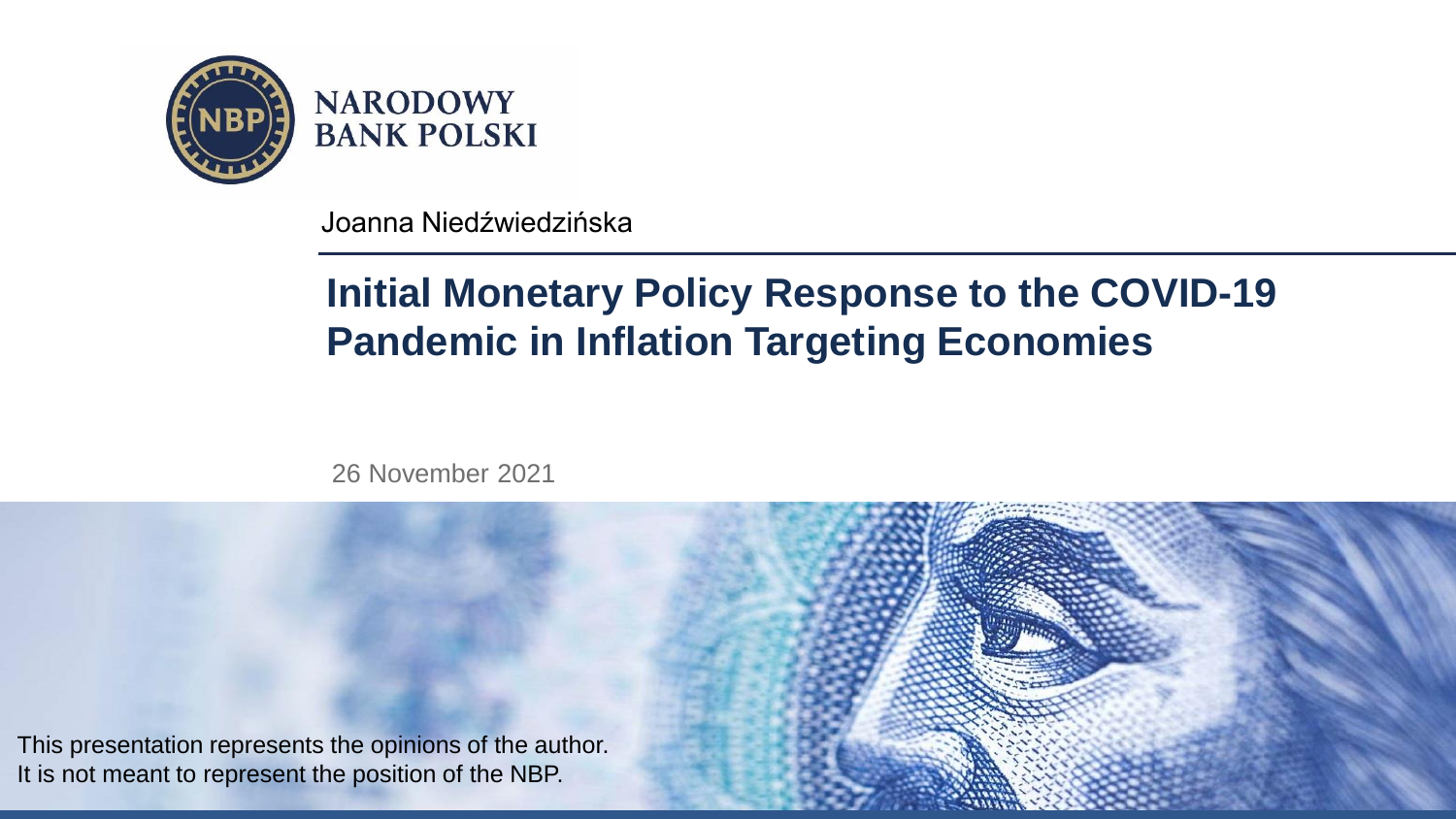

# **Monetary policy response to COVID-19 was exceptional in many respects**

- The paper investigates several aspects of this exceptionality among inflation targeters, by looking at:
	- the scope of the adopted measures
	- the sequence of the adopted measures
	- the timing of announcing the policy response
	- factors influencing inside decision lag
- The paper analyses publicly available information and data taken from central banks' websites, the IMF, the World Bank, and some indicators proposed in Fernández et al. (2016), Chinn and Ito (2006), Hale et al., 2021, Niedźwiedzińska (2020) and Niedźwiedzińska (2022).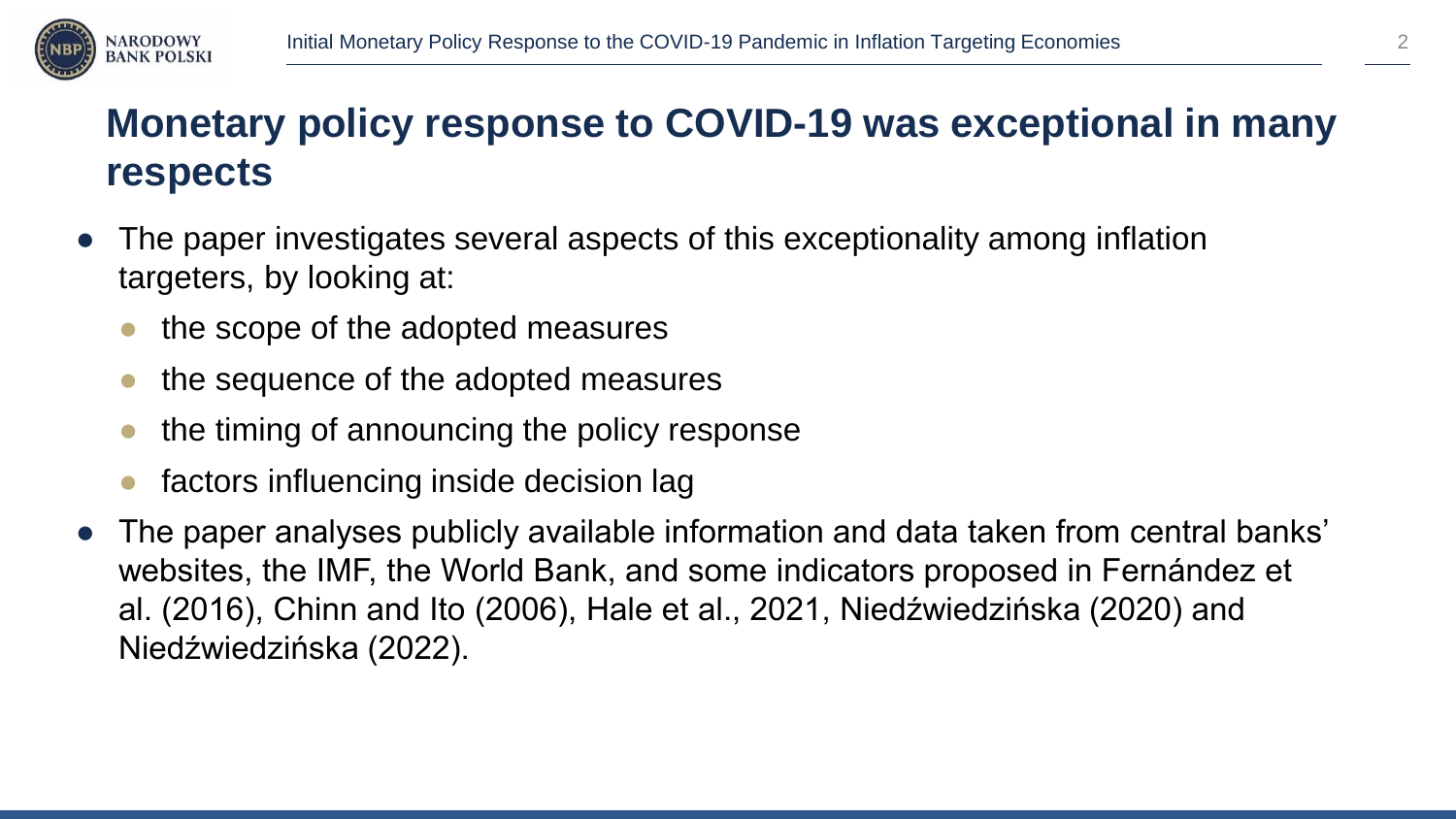

# **Monetary policy response to COVID-19 was analysed among inflation targeting economies**

- 28 inflation targeting countries were chosen for the analysis (14 advanced economies and 14 emerging market economies)
- The period investigated begins around the outbreak of the pandemic and ends in June 2020
- Two main division lines were introduced:
	- distinction between countries at different level of economic development (advanced and emerging market economies)
	- distinction between countries hit by the pandemic in subsequent months (January, February, or March waves)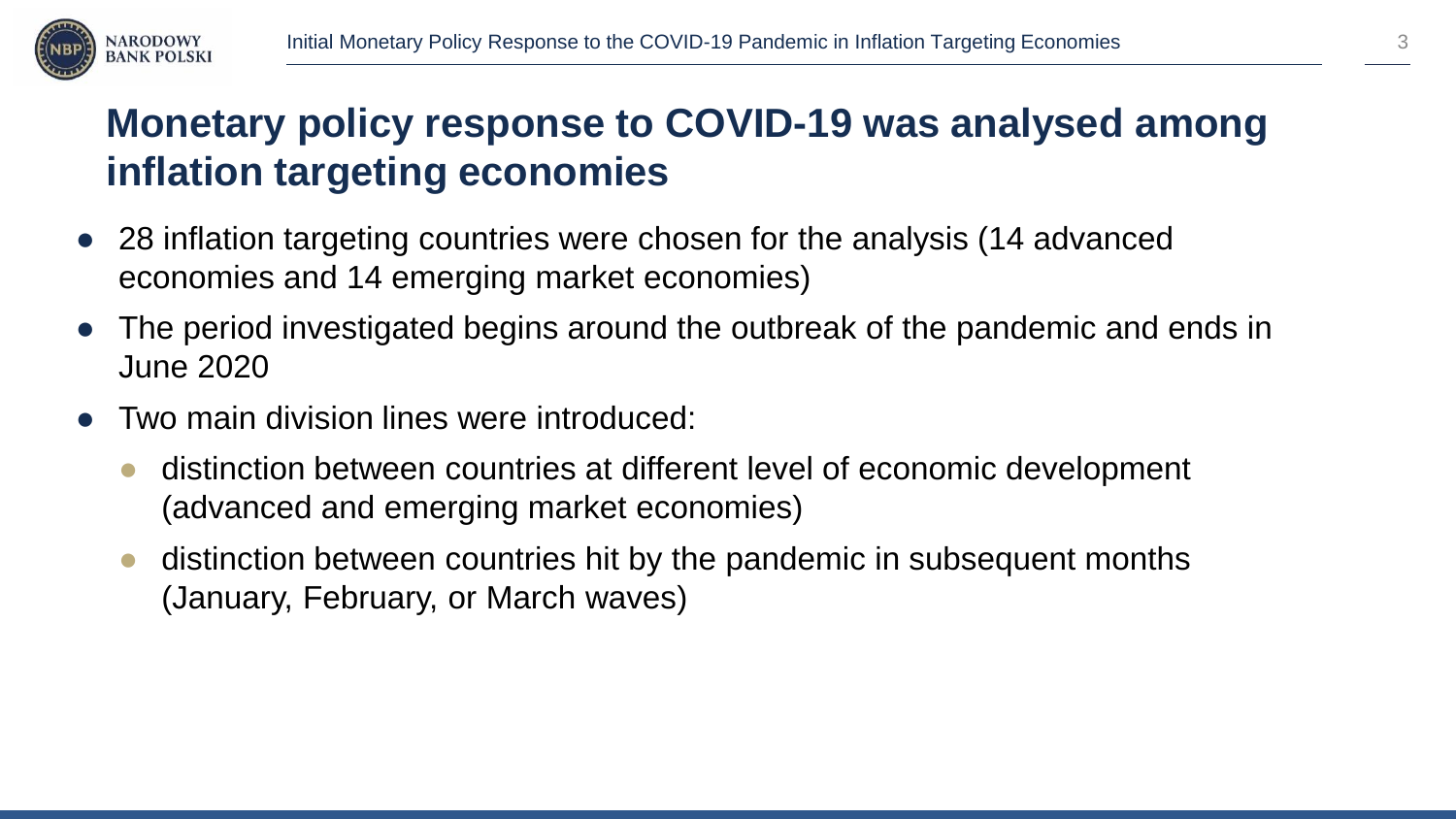

# **Monetary policy response to COVID-19 was analysed among different sub-groups**

### Overview of countries analysed

|                           |                       |              |                        | First caces of COVID-19 reported in: |                              |                |                                    |              |
|---------------------------|-----------------------|--------------|------------------------|--------------------------------------|------------------------------|----------------|------------------------------------|--------------|
| January*                  |                       |              |                        | February                             |                              | March          |                                    |              |
| <b>Economy Country</b>    |                       | Country code | <b>Economy Country</b> |                                      | Country code Economy Country |                |                                    | Country code |
| A                         | Australia             | AU E         |                        | <b>Brazil</b>                        | <b>BR</b>                    | ΙE             | Chile                              | <b>CL</b>    |
| A                         | Canada                | CA           | 1A                     | Iceland                              | IS                           | ΙA             | <b>Czech Republic</b>              | <b>CZ</b>    |
| A                         | <b>Euro Area</b>      | EA           | ΙA                     | <b>Israel</b>                        | IL                           | ΙE             | Hungary                            | HU           |
| Ε                         | India                 | IN           | ΙE                     | <b>Mexico</b>                        | <b>MXIE</b>                  |                | Indonesia                          | ID           |
| A                         | Japan                 | <b>JP</b>    | ΙA                     | New Zealand                          | NZ E                         |                | Poland                             | PL           |
| A                         | Korea                 | <b>KR</b>    | ΙA                     | Norway                               | NO E                         |                | <b>South Africa</b>                | ZA           |
| Ε                         | <b>Philippines</b>    | <b>PH</b>    | ΙE                     | Romania                              | <b>RO</b>                    | Е              | Turkey                             | <b>TR</b>    |
| Ε                         | Russia                | <b>RU</b>    | ΙA                     | Switzerland                          | <b>CH</b>                    | ТE             | Ukraine                            | <b>UA</b>    |
| A                         | Sweden                | <b>SE</b>    | <b>No. of cases</b>    |                                      |                              | 8 No. of cases |                                    | 8            |
| Ε                         | Thailand              | тн           |                        | No. of advanced economies            |                              |                | 5 No. of advanced economies        |              |
| A                         | <b>United Kingdom</b> |              |                        | GB No. of emerging market economies  |                              |                | 3 No. of emerging market economies | 7            |
| A                         | <b>United States</b>  | US.          |                        |                                      |                              |                |                                    |              |
| 12<br>No. of cases        |                       |              |                        |                                      |                              |                |                                    |              |
| No. of advanced economies |                       | 8            |                        |                                      |                              |                |                                    |              |

No. of emerging market economies

Source: own compilation based on Niedźwiedzińska (2021).

 $\overline{4}$ 

Notes: \* Russia and Sweden were included in the January group (the first cases of COVID-19 in those two countries were reported on 1st February 2020, while for other countries included in the February group the first cases of COVID-19 were reported in late February). A denotes advanced economies, while E denotes emerging market economies.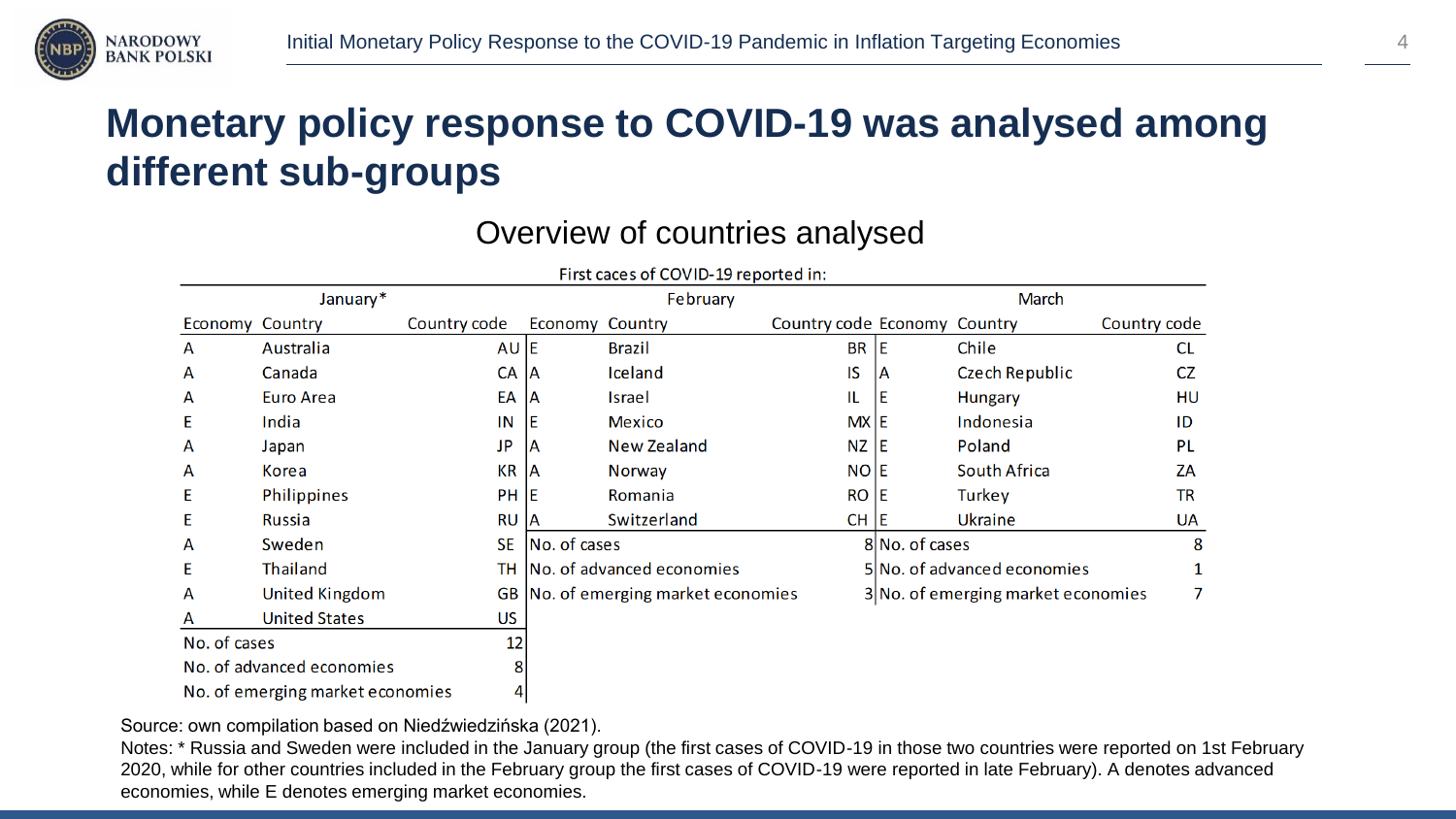

# **Monetary policy response to COVID-19 showed how central banks addressed the crisis**

- The paper shows evidence for:
	- the outstanding number of decision-making meetings held during the first few months of 2020, including extraordinary meetings
	- the unprecedented intensity of announcing new measures or extending the already introduced instruments
	- the wide acceptance of a much broader policy toolkit in countries previously following rather conventional monetary policy
	- a much faster initial policy actions within emerging market economies compared to advanced economies (on average)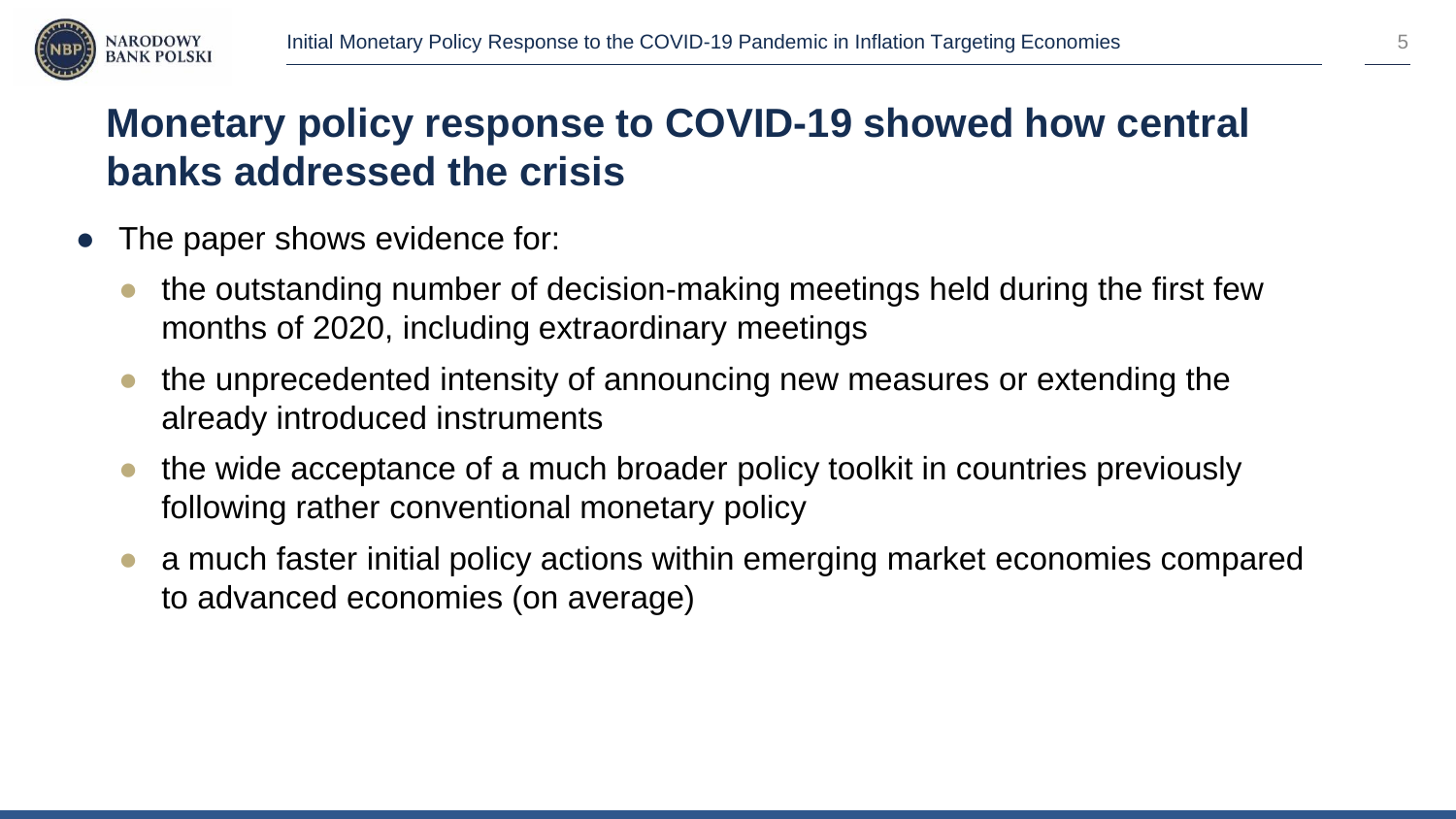

## **Number of decision-making meetings was outstanding**

### Monetary policy initial response to COVID-19 announced after scheduled and extraordinary decision-making meetings



Source: own compilation based on Niedźwiedzińska (2021).

Notes: For each central bank a number of extraordinary meetings and a number of scheduled meetings are noted and based on that averages for all the indicated groups of economies are calculated. \* Include rescheduled meetings if announced with prior notice.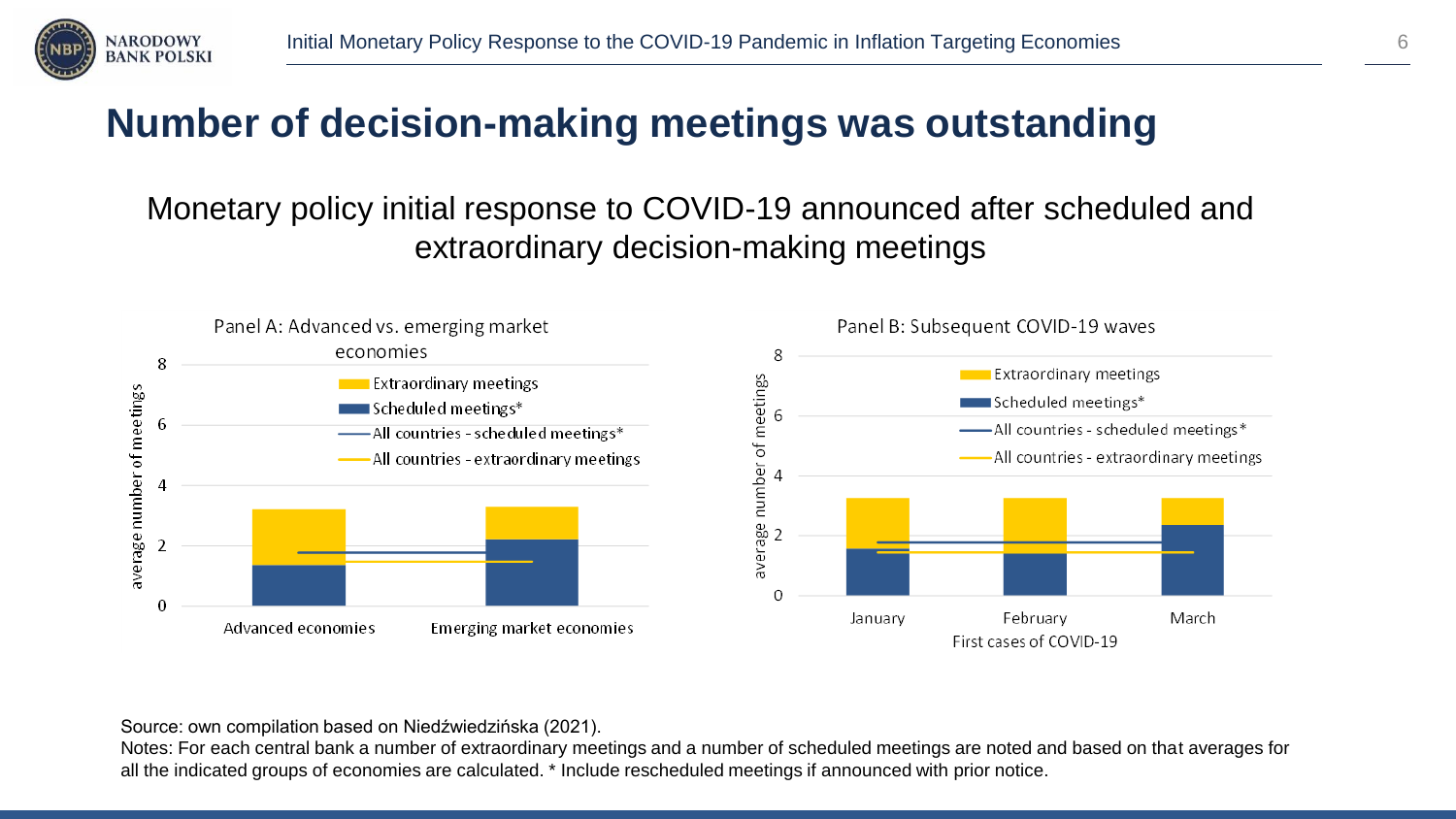

### **Intensity of announcing new measures was unprecedented**

### Number of monetary policy announcements related to new measures or their extensions in Q1-Q2 2020 in response to COVID-19



#### Source: own compilation based on Niedźwiedzińska (2021).

Notes: Countries ordered alphabetically based on the full name of the country in English. Each announcement counted separately (e.g. each interest rate cut counted separately). Monetary policy announcements considered in the Chart are counted starting with the first announcement related to COVID-19 and are added up till end-June 2020. Thus, the timeframe varies from country to country.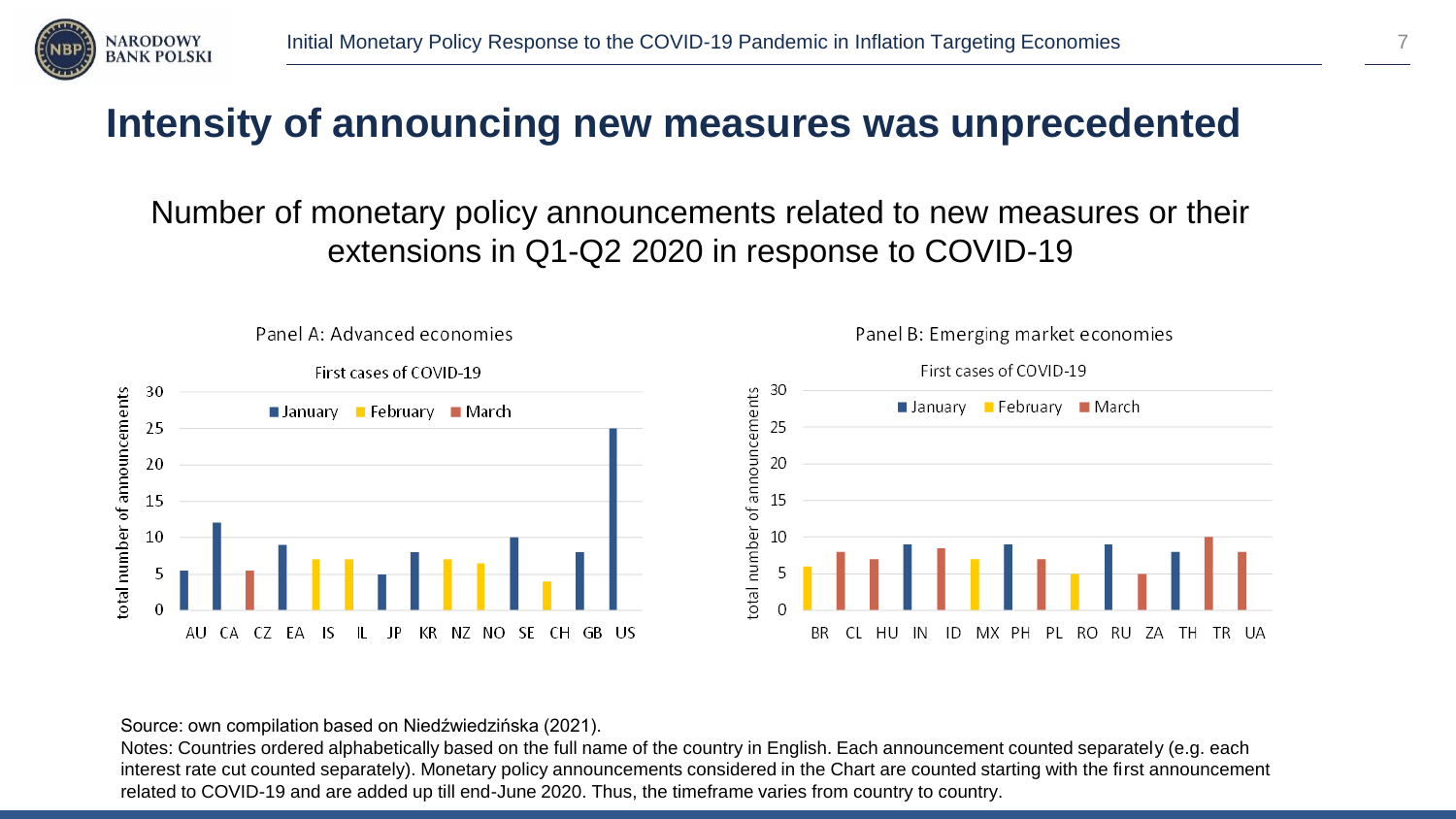

### **Policy toolkits used in response to the COVID-19 crisis**

#### Overview of monetary policy measures used during the pandemic

|                | <b>Advanced economies</b> |                |                      |           | Emerging market economies |                |                      |  |
|----------------|---------------------------|----------------|----------------------|-----------|---------------------------|----------------|----------------------|--|
|                | Cuts in interest          | Asset purchase | <b>Credit easing</b> |           | <b>Cuts in interest</b>   | Asset purchase | <b>Credit easing</b> |  |
| <b>Country</b> | rates                     | programmes     | schemes              | Country   | rates                     | programmes     | schemes              |  |
| AU             | yes                       | yes            | yes                  | <b>BR</b> | yes                       |                |                      |  |
| CA             | yes                       | yes            | yes                  | <b>CL</b> | yes                       | yes            | yes                  |  |
| CZ             | yes                       |                |                      | <b>HU</b> | yes                       | yes            | yes                  |  |
| EA             |                           | yes            | yes                  | IN        | yes                       | yes            | yes                  |  |
| IS             | yes                       | yes            |                      | ID        | yes                       | yes            |                      |  |
| IL             | yes                       | yes            | yes                  | <b>MX</b> | yes                       |                | yes                  |  |
| JP             |                           | yes            | yes                  | PH        | yes                       | yes            | yes                  |  |
| КR             | yes                       | yes            | yes                  | <b>PL</b> | yes                       | yes            | yes                  |  |
| <b>NZ</b>      | yes                       | yes            | yes                  | <b>RO</b> | yes                       | yes            |                      |  |
| <b>NO</b>      | yes                       |                |                      | <b>RU</b> | yes                       |                | yes                  |  |
| SE             |                           | yes            | yes                  | ZA        | yes                       | yes            |                      |  |
| <b>CH</b>      |                           |                | yes                  | TH        | yes                       | yes            | yes                  |  |
| <b>GB</b>      | yes                       | yes            | yes                  | TR        | yes                       | yes            | yes                  |  |
| <b>US</b>      | yes                       | yes            | yes                  | <b>UA</b> | yes                       |                |                      |  |

Source: own compilation based on Niedźwiedzińska (2021).

Notes: Countries ordered alphabetically based on the full name of the country in English.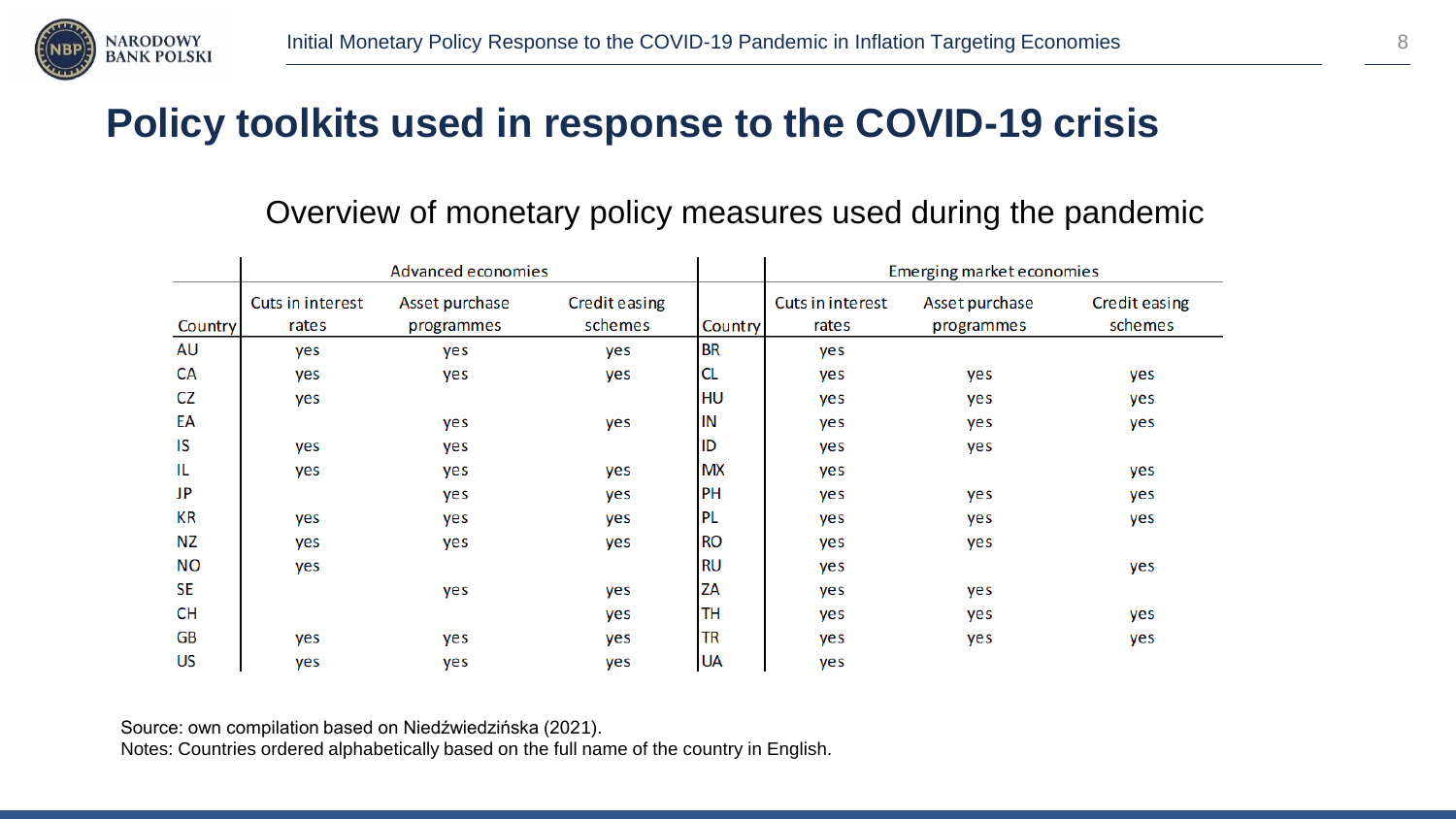

### **Policy toolkits used in response to the Global Financial Crisis**

|           | Advanced economies        |                              |                                 |                | Emerging market economies |                              |                                 |  |
|-----------|---------------------------|------------------------------|---------------------------------|----------------|---------------------------|------------------------------|---------------------------------|--|
| Country   | Cuts in interest<br>rates | Asset purchase<br>programmes | <b>Credit easing</b><br>schemes | <b>Country</b> | Cuts in interest<br>rates | Asset purchase<br>programmes | <b>Credit easing</b><br>schemes |  |
| AU        | yes                       |                              |                                 | <b>BR</b>      | yes*                      |                              |                                 |  |
| <b>CA</b> | yes                       |                              |                                 | <b>CL</b>      | yes*                      |                              |                                 |  |
| <b>CZ</b> | yes                       |                              |                                 | <b>HU</b>      | hike                      | yes                          | yes                             |  |
| EA        | yes                       | yes                          | yes                             | $IN***$        | yes                       |                              |                                 |  |
| IS        | hike                      | yes                          |                                 | ID             | yes*                      |                              |                                 |  |
| IL        | $yes*$                    |                              |                                 | <b>MX</b>      | yes*                      |                              |                                 |  |
| $JP**$    | yes                       | yes                          | yes                             | PH             | yes                       |                              |                                 |  |
| КR        | $yes*$                    | yes                          |                                 | <b>PL</b>      | yes                       |                              |                                 |  |
| ΝZ        | yes                       |                              |                                 | <b>RO</b>      | yes                       |                              |                                 |  |
| <b>NO</b> | yes                       |                              |                                 | <b>RU***</b>   | hike                      |                              | yes                             |  |
| <b>SE</b> | yes*                      | yes                          | yes                             | ZA             | yes                       |                              |                                 |  |
| <b>CH</b> | yes                       |                              | yes                             | TН             | yes*                      |                              |                                 |  |
| GB        | yes                       | yes                          | yes                             | <b>TR</b>      | yes                       | yes                          |                                 |  |
| $US**$    | yes                       | yes                          |                                 | <b>UA****</b>  | yes                       |                              |                                 |  |

#### Overview of monetary policy measures used during the GFC

Source: own compilation based on Niedźwiedzińska (2022).

Notes: Countries ordered alphabetically based on the full name of the country in English. \* Mild interest rate hike immediately after the collapse of the Lehman Brother, followed by substantial interest rate cuts. \*\* Explicit inflation targets announced only in 2012, but prior to that date monetary policy of implicit inflation targeting. \*\*\* Inflation targeter only since 2015. \*\*\*\* Inflation targeter only since 2017.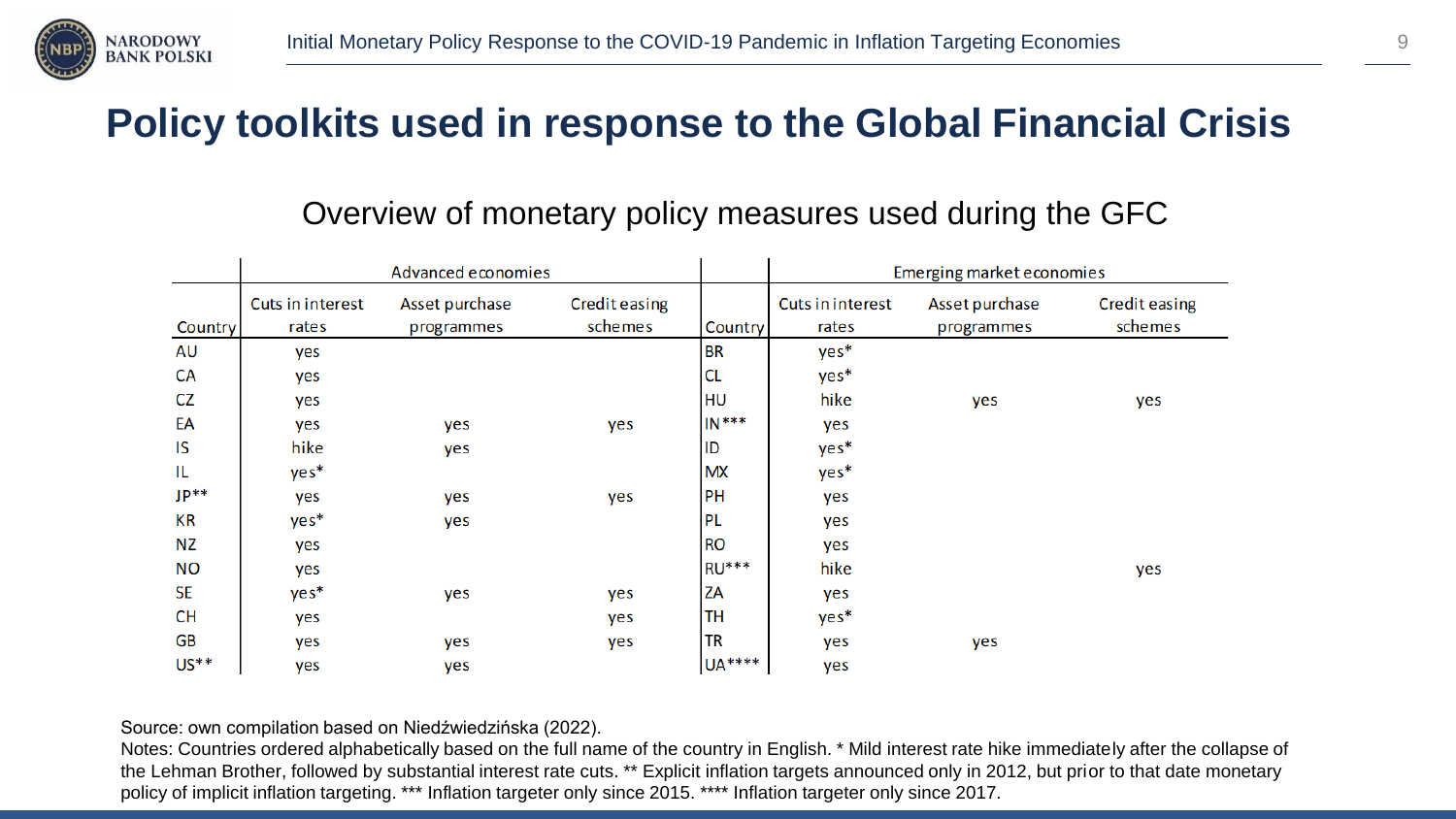

### **Conventional interest rate cuts were a must**

### Cumulated interest rate cuts in Q1-Q2 2020 in response to COVID-19



Source: own compilation based on Niedźwiedzińska (2021).

Notes: Countries ordered alphabetically based on the full name of the country in English. Interest rate cuts considered in the Chart are counted starting with the first monetary policy announcement related to COVID-19 and are added up till end-June 2020. Thus, the timeframe varies from country to country.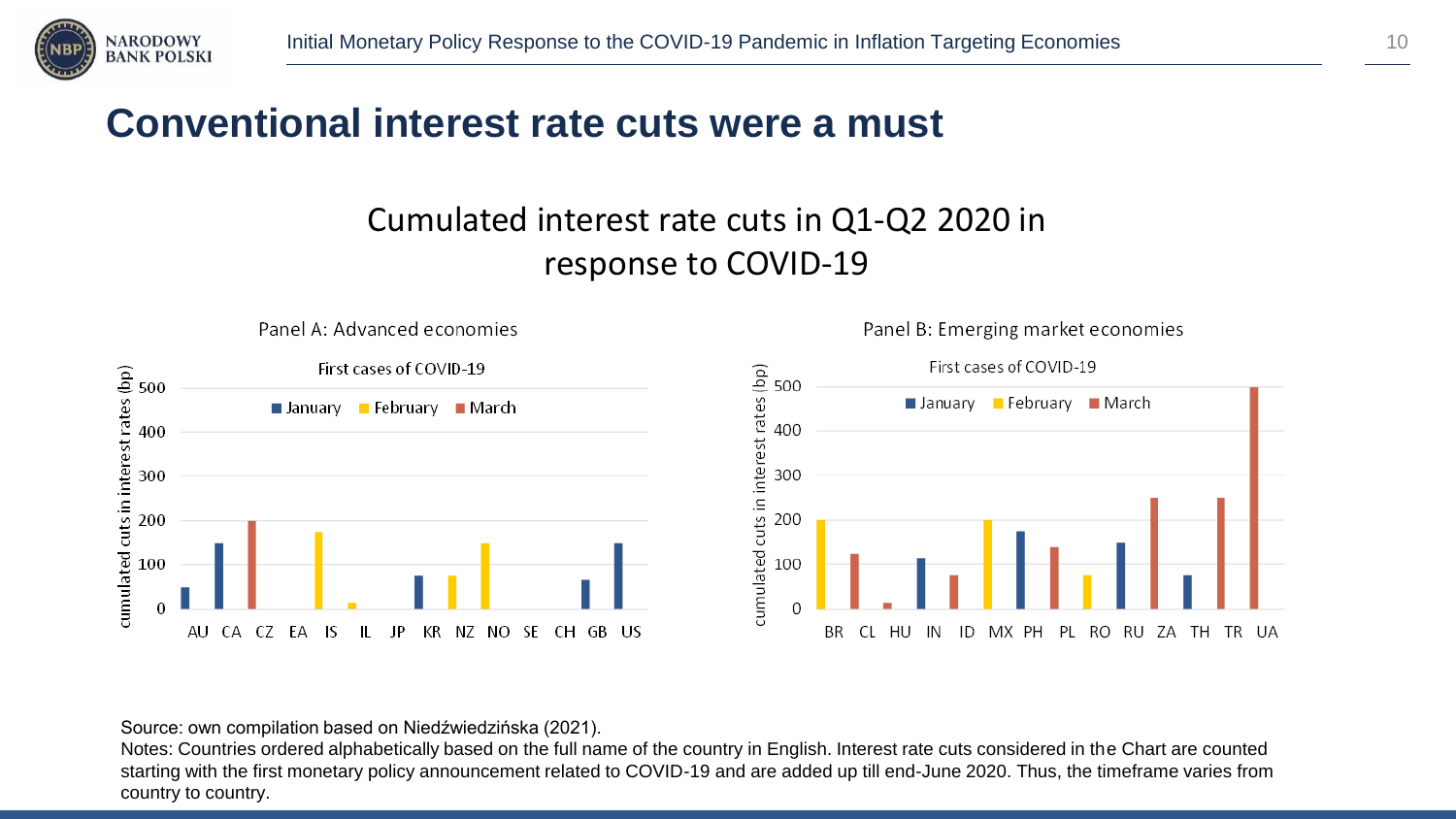

### **Unconventional measures were also widely requested**

### Cumulated value of asset purchases and credit easing measures implemented in Q1-Q2 2020 in response to COVID-19





#### Panel B: Emerging market economies

Source: own compilation based on central banks' websites.

Notes: For countries with no asset purchases and no credit easing measures "0%". For countries where no information on asset purchases nor credit easing measures was available "no data". Values of asset purchases and credit easing measures are counted starting with the first monetary policy announcement related to COVID-19 (or the date closest to it – depending on data availability) and are added up till end-June 2020.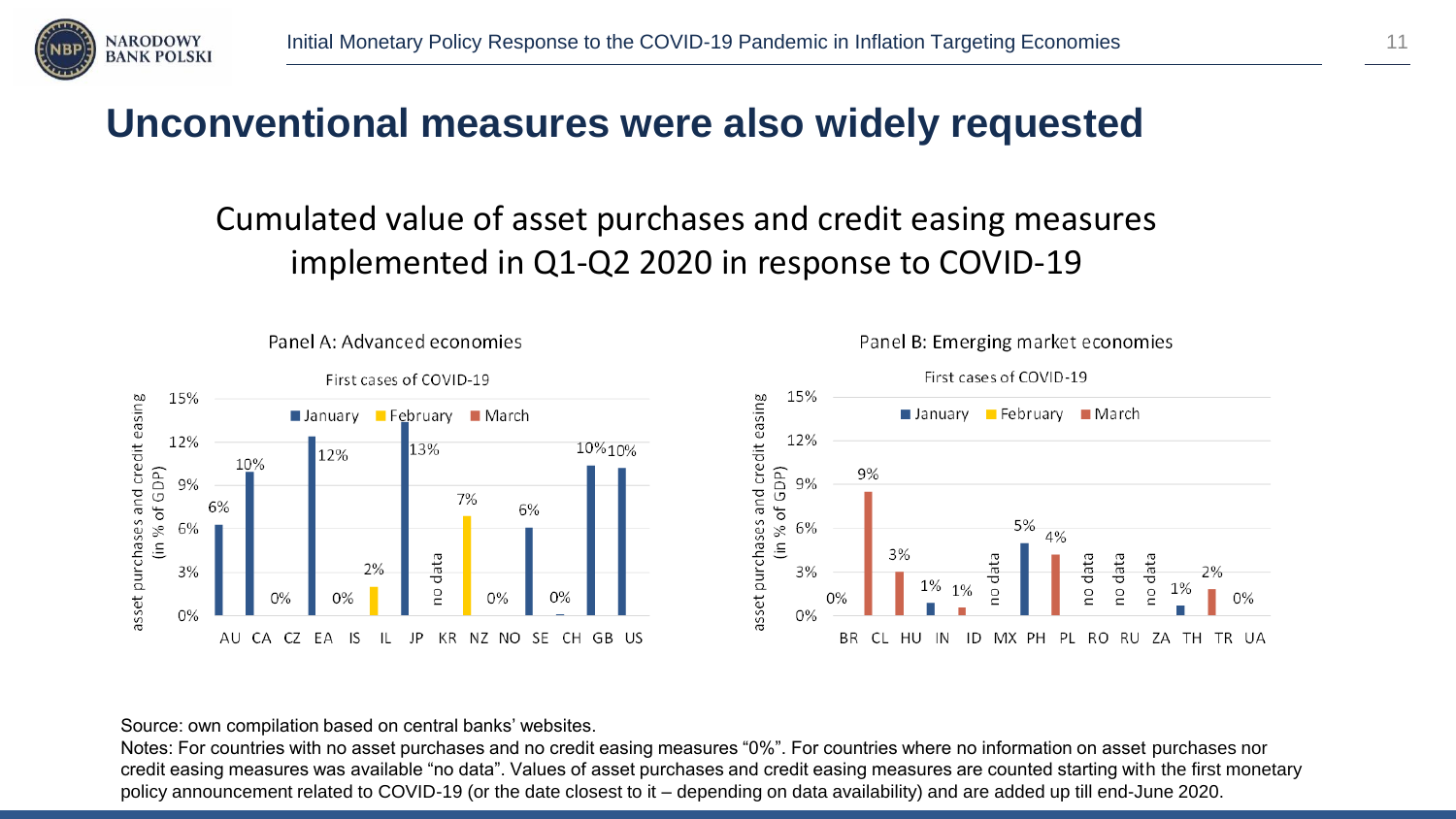

## **Policy response of emerging economies was faster than that of advanced economies**

Overall monetary policy response lag to COVID-19 in individual countries

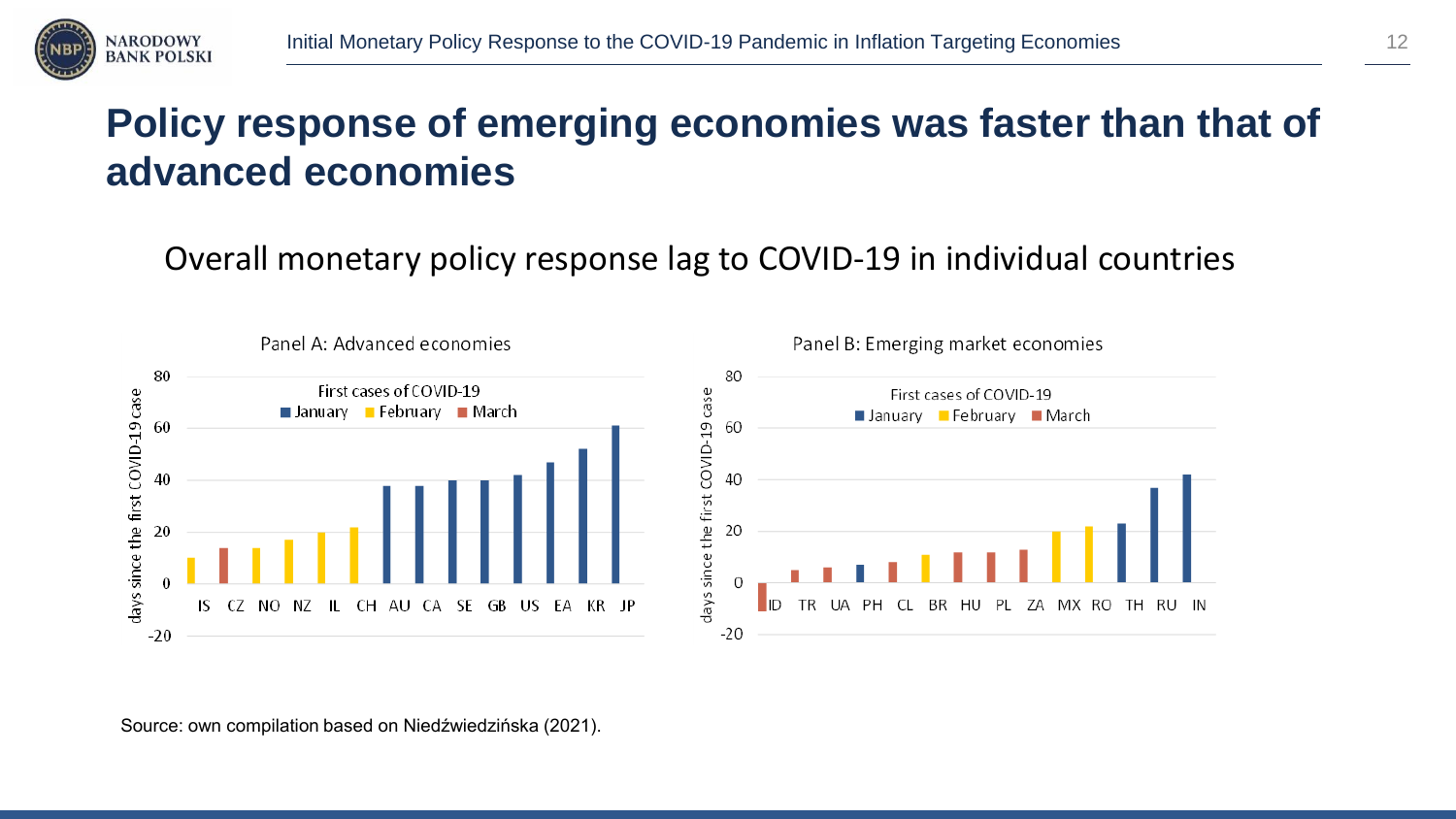

## **Policy response lag could be explained by several factors**

- On average, advanced economies announced their initial policy actions within a month, whereas emerging market economies were twice as fast
- However, tentative estimation results indicate that this difference could be, to a great extent, explained by:
	- the timing of registering the first COVID-19 cases in a country
	- stringency of the adopted anti-pandemic restrictions
	- being in need of liquidity provisions with less deep financial system
	- of relevance were also variables related to having room for manoeuvre with respect to nonstandard measures and inflation deviation from the target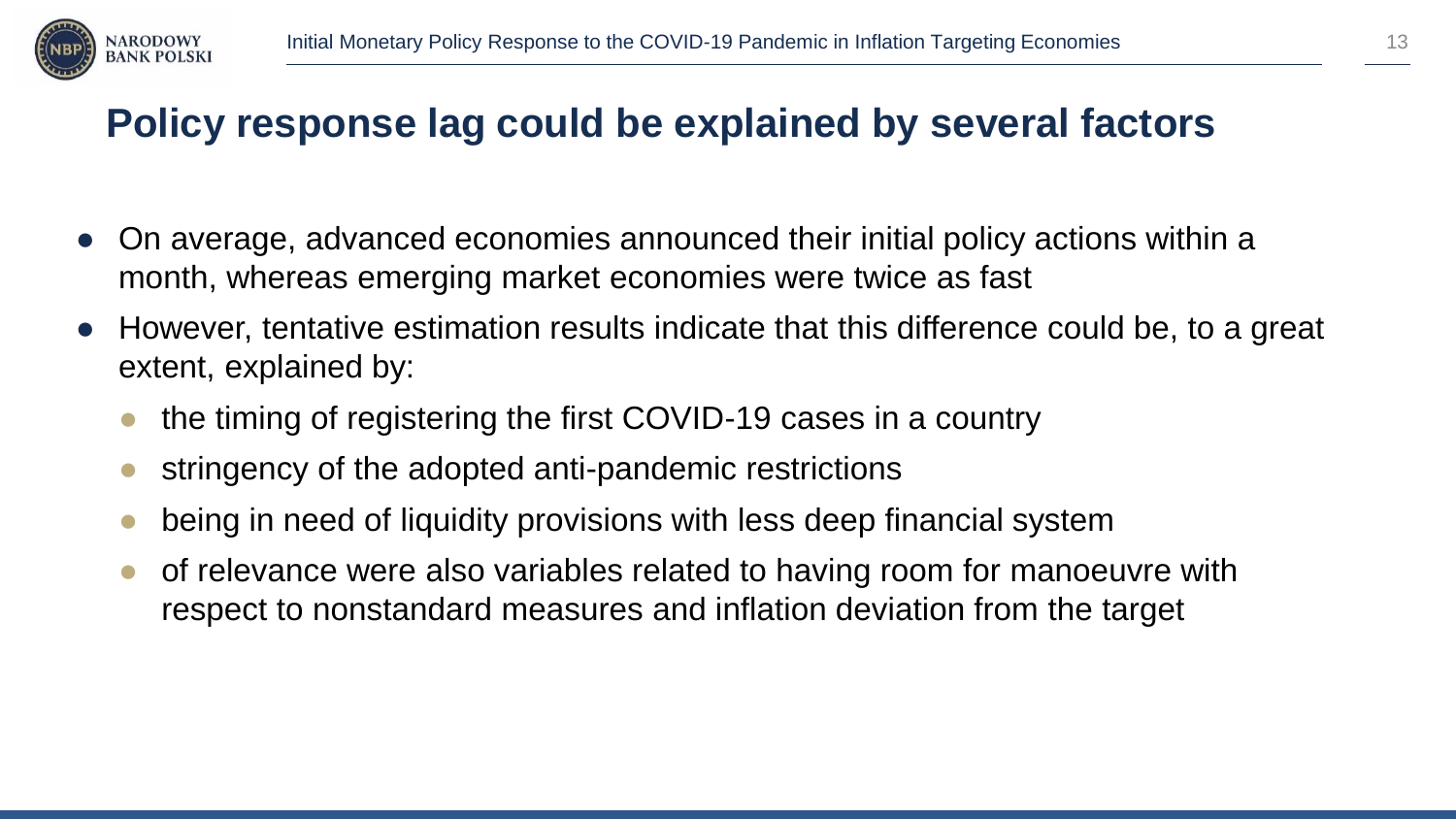

## **Cited literature:**

- Chinn, M. D., Ito, H. (2006), "What Matters for Financial Development? Capital Controls, Institutions, and Interactions", *Journal of Development Economics*[, Vol. 81, pp. 163-92. http://web.pdx.edu/~ito/Chinn-](http://web.pdx.edu/~ito/Chinn-Ito_website.htm)Ito\_website.htm
- Fernández, A., Klein, M. W., Rebucci, A., Schindler, M., Uribe, M. (2016) "Capital Control Measures: A New Dataset", *IMF Economic Review*, Vol. 64 (3), pp. 548-74.<http://www.columbia.edu/~mu2166/fkrsu/>
- Hale, T., Angrist, N., Goldszmidt, R., Kira, B., Petherick, A., Phillips, T., Webster, S., Cameron-Blake, E., Hallas, L., Majumdar S., Tatlow, H. (2021), "A Global Panel Database of Pandemic Policies (Oxford COVID-19 Government Response Tracker)." *Nature Human Behaviour*[. https://ourworldindata.org/grapher/covid-stringency](https://ourworldindata.org/grapher/covid-stringency-index)index
- Niedźwiedzińska, J. (2020), "Inflation Targets What Factors Can Help to Explain Their Levels", *Central European Journal of Economic Modelling and Econometrics*, No. 12: 47-89. <http://cejeme.org/publishedarticles/2020-10-13-637197090568117495-2391.pdf>
- Niedźwiedzińska, J. (2020), "Initial monetary policy response to the COVID-19 pandemic in inflation targeting economies", *NBP Working Papers*, No. 335: [https://www.nbp.pl/publikacje/materialy\\_i\\_studia/335\\_en.pdf](https://www.nbp.pl/publikacje/materialy_i_studia/335_en.pdf)
- Niedźwiedzińska, J. (2022), *Inflation Targeting and Central Banks: Institutional Set-ups and Monetary Policy Effectiveness*, Routledge.